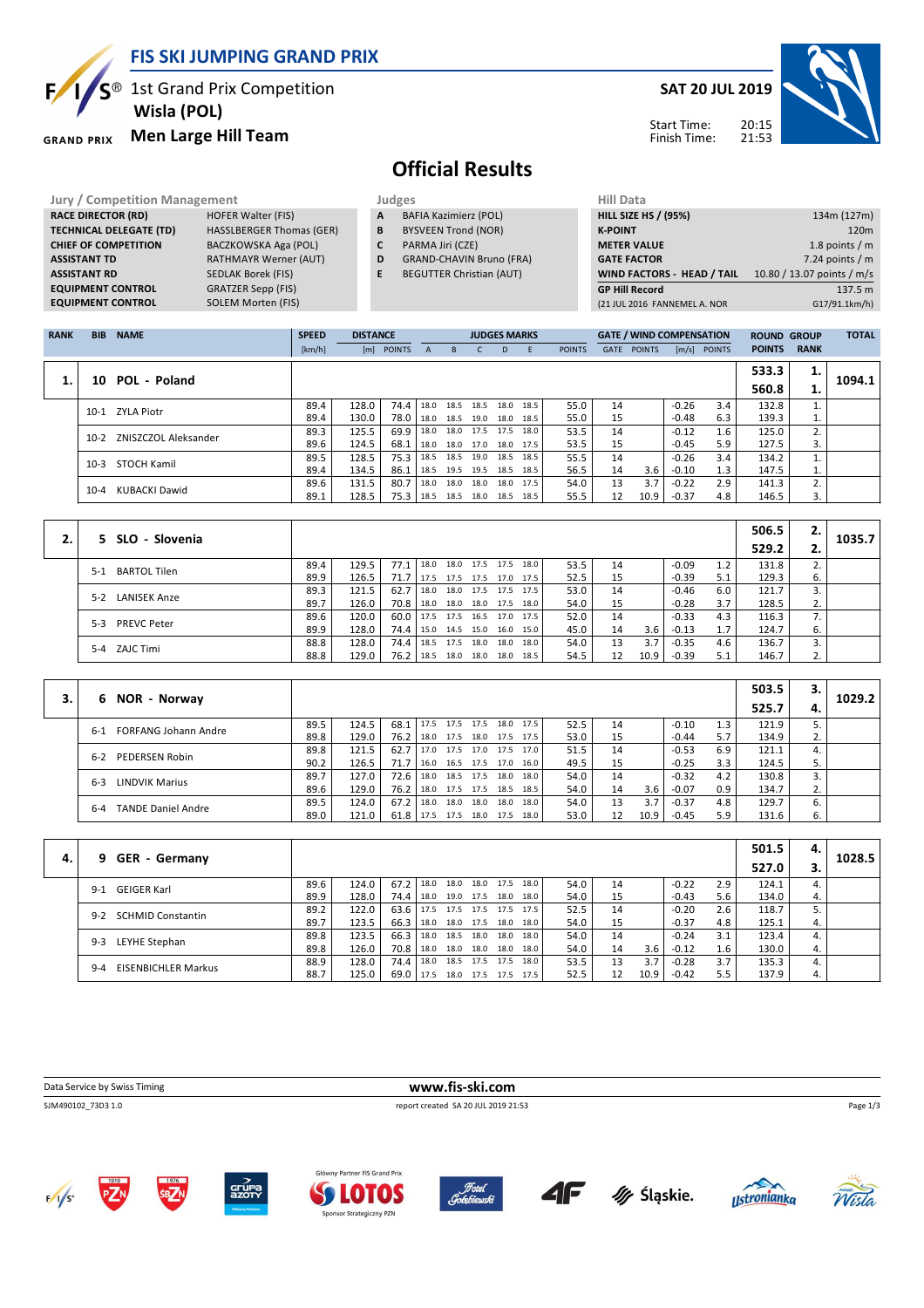**FIS SKI JUMPING GRAND PRIX**

 $S^{\circledast}$  1st Grand Prix Competition

E

 **Wisla (POL)**

**Men Large Hill Team GRAND PRIX** 

**SAT 20 JUL 2019**



Start Time: Finish Time:

# **Official Results**

| <b>RANK</b> | <b>BIB</b>              | <b>NAME</b>        | <b>SPEED</b><br><b>DISTANCE</b> |       |                               |                          | <b>JUDGES MARKS</b>           |    |           |               | <b>GATE / WIND COMPENSATION</b> |               |         | <b>ROUND GROUP</b> |               | <b>TOTAL</b> |        |
|-------------|-------------------------|--------------------|---------------------------------|-------|-------------------------------|--------------------------|-------------------------------|----|-----------|---------------|---------------------------------|---------------|---------|--------------------|---------------|--------------|--------|
|             |                         |                    | [km/h]                          |       | [m] POINTS                    | $\mathsf{A}$             | B.                            | D. | - E       | <b>POINTS</b> | GATE                            | <b>POINTS</b> |         | $[m/s]$ POINTS     | <b>POINTS</b> | <b>RANK</b>  |        |
|             |                         |                    |                                 |       |                               |                          |                               |    |           |               |                                 |               |         |                    |               |              |        |
|             |                         |                    |                                 |       |                               |                          |                               |    |           |               |                                 |               |         |                    | 490.0         | 5.           |        |
| 5.          | JPN - Japan<br>8        |                    |                                 |       |                               |                          |                               |    |           |               |                                 |               |         |                    | 525.2         | 5.           | 1015.2 |
|             |                         |                    | 89.3                            | 120.0 | 60.0 17.5 17.5 17.0 17.0 17.5 |                          |                               |    |           | 52.0          | 14                              |               | $-0.17$ | 2.2                | 114.2         | 7.           |        |
|             | NAKAMURA Naoki<br>$8-1$ | 89.8               | 128.0                           | 74.4  |                               | 17.5 18.5 18.5 18.0 18.0 |                               |    | 54.5      | 15            |                                 | $-0.41$       | 5.4     | 134.3              | 3.            |              |        |
|             | $8-2$                   | SATO Keiichi       | 89.2                            | 127.0 | 72.6                          |                          | 17.5 17.5 18.0 17.5 17.5      |    |           | 52.5          | 14                              |               | $-0.28$ | 3.7                | 128.8         |              |        |
|             |                         |                    | 89.7                            | 129.5 | 77.1                          |                          | 16.5 17.0 18.0 17.5 17.5      |    |           | 52.0          | 15                              |               | $-0.35$ | 4.6                | 133.7         | 1.           |        |
|             | $8-3$                   | KOBAYASHI Junshiro | 89.3                            | 128.5 | 75.3                          |                          | 18.5 18.5 18.0                |    | 18.5 18.0 | 55.0          | 14                              |               | $-0.23$ | 3.0                | 133.3         |              |        |
|             |                         |                    | 89.1                            | 128.5 | 75.3                          |                          | $18.0$ 18.0 18.0 18.0 18.0    |    |           | 54.0          | 14                              | 3.6           | $-0.08$ | 1.0                | 133.9         | 3.           |        |
|             |                         |                    | 88.6                            | 118.5 | 57.3                          |                          | 16.0 16.0 16.5 15.5 16.0      |    |           | 48.0          | 13                              | 3.7           | $-0.36$ | 4.7                | 113.7         | 10.          |        |
|             | SATO Yukiya<br>8-4      |                    | 88.2                            | 117.0 |                               |                          | 54.6 17.5 17.0 16.5 17.5 17.0 |    |           | 51.5          | 12                              | 10.9          | $-0.48$ | 6.3                | 123.3         | 8.           |        |
|             |                         |                    |                                 |       |                               |                          |                               |    |           |               |                                 |               |         |                    |               |              |        |

|                     |                                     |      |       |                  |      |      |      |                     |      |    |      |         |     | 476.7 | 6.  |       |
|---------------------|-------------------------------------|------|-------|------------------|------|------|------|---------------------|------|----|------|---------|-----|-------|-----|-------|
| 6.                  | AUT - Austria                       |      |       |                  |      |      |      |                     |      |    |      |         |     | 507.6 | -6. | 984.3 |
|                     | <b>SCHLIERENZAUER Gregor</b><br>7-1 | 89.2 | 122.5 | 64.5   17.5 17.5 |      |      |      | 17.0 17.5 17.5      | 52.5 | 14 |      | $-0.15$ | 2.0 | 119.0 | ь.  |       |
|                     |                                     | 89.5 | 123.0 | 65.4             | 17.5 | 18.0 |      | 17.5 17.5 18.0      | 53.0 | 15 |      | $-0.42$ | 5.5 | 123.9 | ,,  |       |
|                     | <b>AIGNER Clemens</b><br>$7-2$      | 89.5 | 115.0 | $51.0$ 17.0      |      | 17.0 |      | 18.0 17.0 17.5      | 51.5 | 14 |      | $-0.60$ | 7.8 | 110.3 |     |       |
|                     |                                     | 89.8 | 121.5 | 62.7             | 17.0 |      |      | 17.0 17.5 17.5 17.5 | 52.0 | 15 |      | $-0.26$ | 3.4 | 118.1 | 6.  |       |
|                     |                                     | 89.4 | 122.0 | $63.6$   17.5    |      | 18.0 |      | 17.5 17.5 17.5      | 52.5 | 14 |      | $-0.20$ | 2.6 | 118.7 |     |       |
|                     | <b>HUBER Daniel</b><br>$7-3$        | 89.4 | 127.5 | 73.5 17.0        |      |      |      | 17.0 17.0 17.5 17.5 | 51.5 | 14 | 3.6  | $-0.08$ | 1.0 | 129.6 |     |       |
| KRAFT Stefan<br>7-4 |                                     | 89.2 | 123.5 | 66.3             | 18.0 | 18.5 | 18.0 | 18.0 18.0           | 54.0 | 13 | 3.7  | $-0.36$ | 4.7 | 128.7 |     |       |
|                     |                                     | 89.0 | 124.5 | 68.1             | 18.0 |      |      | 18.0 17.5 18.0 18.0 | 54.0 | 12 | 10.9 | $-0.23$ | 3.0 | 136.0 |     |       |

|  | 2 RUS - Russia                              |      |       |        |                          |      |      |                     |      |      |    |      |         |     | 472.6 | 7. '        |       |
|--|---------------------------------------------|------|-------|--------|--------------------------|------|------|---------------------|------|------|----|------|---------|-----|-------|-------------|-------|
|  |                                             |      |       |        |                          |      |      |                     |      |      |    |      |         |     | 485.4 |             | 958.0 |
|  | <b>MAKSIMOCHKIN Mikhail</b><br>$2 - 1$      | 89.4 | 113.0 | 47.4   | 17.0                     | 17.5 | 16.5 | 17.0                | 16.5 | 50.5 | 14 |      | $-0.14$ | 1.8 | 99.7  | 10.         |       |
|  |                                             | 89.9 | 113.5 | 48.3   | 17.0                     |      |      | 16.5 17.0 17.0 17.0 |      | 51.0 | 15 |      | $-0.39$ | 5.1 | 104.4 | 8.          |       |
|  | <b>TROFIMOV Roman Sergeevich</b><br>$2 - 2$ | 89.4 | 118.5 | 57.3   | 16.5                     | 16.5 |      | 16.5 16.5 17.0      |      | 49.5 | 14 |      | $-0.31$ | 4.1 | 110.9 |             |       |
|  |                                             | 89.7 | 121.0 | 61.8 l | 17.5                     |      |      | 16.5 17.0 16.5 17.0 |      | 50.5 | 15 |      | $-0.34$ | 4.4 | 116.7 |             |       |
|  | NAZAROV Mikhail<br>$2 - 3$                  | 89.6 | 122.0 | 63.6   | 17.5                     |      |      | 17.5 17.5 17.0 17.5 |      | 52.5 | 14 |      | $-0.26$ | 3.4 | 119.5 |             |       |
|  |                                             | 89.7 | 119.0 | 58.2   | 16.5                     |      |      | 17.0 17.0 16.5 17.0 |      | 50.5 | 14 | 3.6  | $-0.34$ | 4.4 | 116.7 | $\prime$ .  |       |
|  | <b>KLIMOV Evgeniy</b><br>$2 - 4$            | 89.6 | 133.0 | 83.4   | 16.5                     |      |      | 17.5 17.5 16.0 17.0 |      | 51.0 | 13 | 3.7  | $-0.34$ | 4.4 | 142.5 |             |       |
|  |                                             | 89.1 | 132.0 | 81.6   | 17.0 17.5 18.5 17.0 18.0 |      |      |                     |      | 52.5 | 12 | 10.9 | $-0.20$ | 2.6 | 147.6 | <b>1.</b> I |       |

|    |                                |      |       |               |      |      |                |                |      |      |    |      |         |     | 429.5 | 8. |       |
|----|--------------------------------|------|-------|---------------|------|------|----------------|----------------|------|------|----|------|---------|-----|-------|----|-------|
| 8. | 3 CZE - Czech Republic         |      |       |               |      |      |                |                |      |      |    |      |         |     | 455.8 | 8. | 885.3 |
|    | <b>POLASEK Viktor</b><br>$3-1$ | 89.4 | 128.0 | 74.4 17.5     |      | 17.5 | 13.0 17.5      |                | 17.0 | 52.0 | 14 |      | $-0.11$ | 1.4 | 127.8 |    |       |
|    |                                | 89.9 | 127.5 | 73.5          | 18.0 |      |                | 18.0 18.5 18.0 | 18.0 | 54.0 | 15 |      | $-0.30$ | 3.9 | 131.4 |    |       |
|    | <b>VANCURA Tomas</b><br>$3-2$  | 88.9 | 104.0 | 31.2          | 16.0 |      | 16.5 15.5      | 16.5           | 16.0 | 48.5 | 14 |      | $-0.32$ | 4.2 | 83.9  |    |       |
|    |                                | 89.5 | 108.0 | 38.4          | 16.0 |      | 16.5 15.5 16.5 |                | 16.5 | 49.0 | 15 |      | $-0.33$ | 4.3 | 91.7  | 8. |       |
|    | STURSA Voitech<br>$3-3$        | 89.4 | 113.0 | 47.4          | 16.5 |      | 16.5 16.5 16.5 |                | 16.5 | 49.5 | 14 |      | $-0.25$ | 3.3 | 100.2 | 8. |       |
|    |                                | 89.2 | 112.5 | 46.5          | 16.0 |      | 16.5 16.0      | 16.0           | 16.5 | 48.5 | 14 | 3.6  | $-0.27$ | 3.5 | 102.1 | 8. |       |
|    | KOUDELKA Roman<br>$3 - 4$      | 88.9 | 118.5 | $57.3$   17.5 |      |      |                | 17.5 17.5 17.0 | 17.5 | 52.5 | 13 | 3.7  | $-0.31$ | 4.1 | 117.6 | 8. |       |
|    |                                | 88.8 | 122.0 | $63.6$   17.5 |      |      |                | 18.0 17.5 17.0 | 18.0 | 53.0 | 12 | 10.9 | $-0.24$ | 3.1 | 130.6 |    |       |

#### **not qualified for 2nd round**

| <b>SUI</b><br>Switzerland          |      |       |                               |      |      |                |                     |      |                |         |          | 421.7 |     | 421.7 |
|------------------------------------|------|-------|-------------------------------|------|------|----------------|---------------------|------|----------------|---------|----------|-------|-----|-------|
| <b>SCHULER Andreas</b><br>$4 - 1$  | 89.5 | 113.0 | 47.4 17.0 17.5 16.5 17.5 17.0 |      |      |                |                     | 51.5 | 14             | $-0.17$ | <u>.</u> | 101.1 |     |       |
| <b>PETER Dominik</b><br>$4-2$      | 89.6 | 114.5 | 50.1                          | 17.0 |      |                | 17.0 16.5 17.0 17.0 | 51.0 | 1 <sub>1</sub> | $-0.27$ |          | 104.6 |     |       |
| <b>HAUSWIRTH Sandro</b><br>$4 - 3$ | 89.5 | 103.5 | 30.3                          | 16.0 |      | 16.5 15.5 16.0 | 16.0                | 48.0 |                | $-0.45$ |          | 84.2  | 10. |       |
| <b>PEIER Killian</b><br>$4 - 4$    | 89.2 | 125.0 | 69.0                          | 18.0 | 18.5 | 18.0 17.5      | 18.0                | 54.0 |                | $-0.39$ |          | 131.8 |     |       |

| 10. | FIN<br>Finland                    |      |       |           |      |           |      |                     |      |    |         |     | 386.6 | 10  | 386.6 |
|-----|-----------------------------------|------|-------|-----------|------|-----------|------|---------------------|------|----|---------|-----|-------|-----|-------|
|     | KYTOSAHO Niko<br>l-1              | 89.5 | 113.0 | 47.4 17.0 |      |           |      | 17.0 16.5 17.0 17.0 | 51.0 |    | $-0.14$ | 1.8 | 100.2 |     |       |
|     | POHJOLA Arttu<br>l-2              | 88.3 | 100.0 | 24.0      | 15.0 | 15.5 15.0 |      | 15.5 14.5           | 45.5 | 14 | $-0.37$ | 4.8 | 74.3  | 10. |       |
|     | <b>NOUSIAINEN Eetu</b><br>$1 - 3$ | 89.4 | 112.5 | 46.5 16.5 |      | 16.5 16.0 |      | 16.5<br>17.0        | 49.5 | 14 | $-0.15$ | 2.0 | 98.0  |     |       |
|     | <b>AALTO Antti</b><br>$-4$        | 89.6 | 117.0 | 54.6      | 17.5 | 17.0      | 17.0 | 17.0<br>17.0        | 51.0 |    | $-0.37$ | 4.8 | 114.1 |     |       |

| Data Service by Swiss Timing | www.fis-ski.com                     |          |
|------------------------------|-------------------------------------|----------|
| SJM490102 73D3 1.0           | report created SA 20 JUL 2019 21:53 | Page 2/3 |
|                              |                                     |          |



PZ<sub>N</sub>